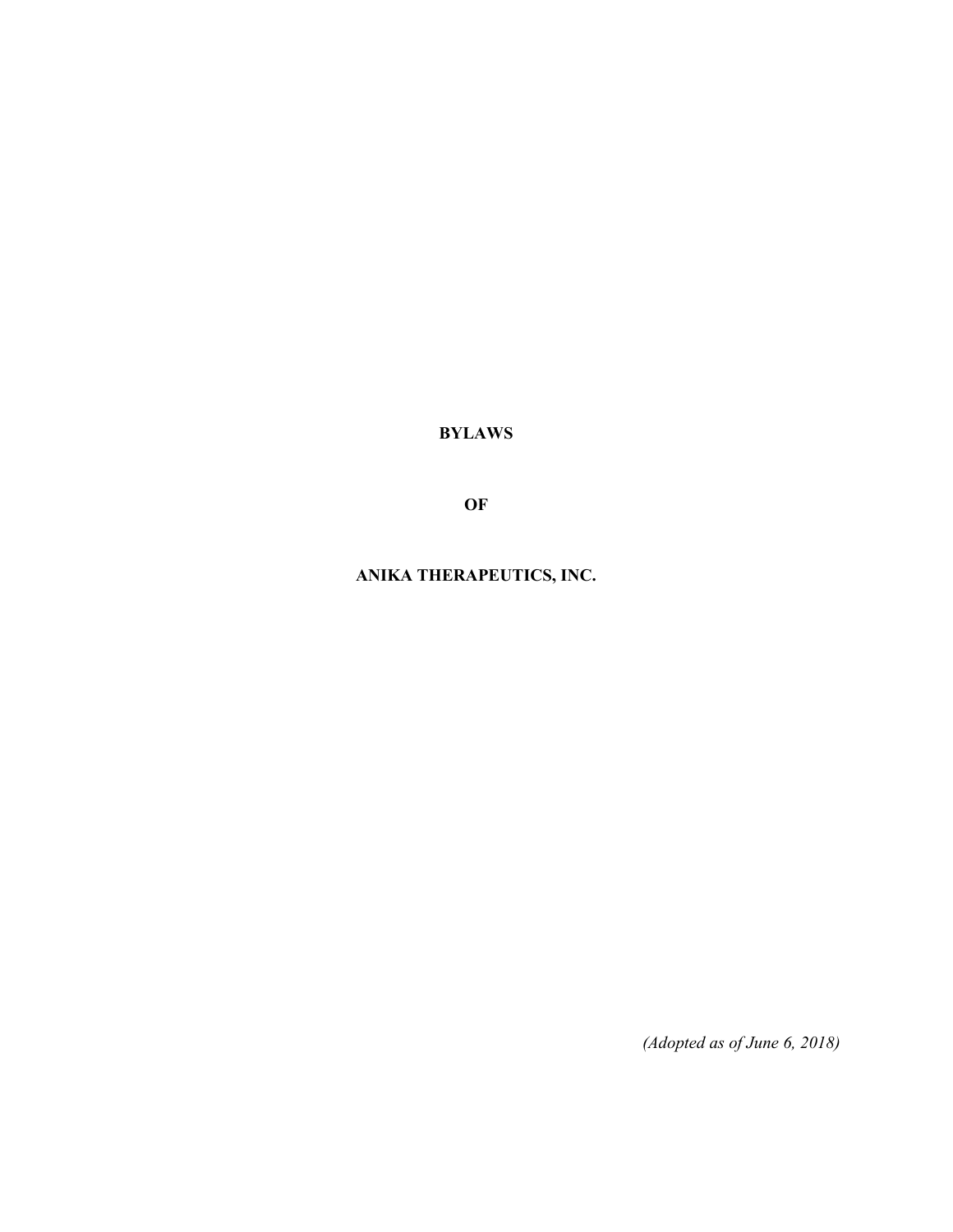# **TABLE OF CONTENTS**

|               |                                                                              | Page |
|---------------|------------------------------------------------------------------------------|------|
|               |                                                                              |      |
| Section 1.1.  |                                                                              |      |
| Section 1.2.  |                                                                              |      |
| Section 1.3.  |                                                                              |      |
| Section 1.4.  |                                                                              |      |
| Section 1.5.  |                                                                              |      |
| Section 1.6.  |                                                                              |      |
| Section 1.7.  |                                                                              |      |
| Section 1.8.  |                                                                              |      |
| Section 1.9.  |                                                                              |      |
| Section 1.10. |                                                                              |      |
| Section 1.11. |                                                                              |      |
| Section 1.12. |                                                                              |      |
|               |                                                                              |      |
|               |                                                                              |      |
| Section 2.1.  |                                                                              |      |
| Section 2.2.  |                                                                              |      |
| Section 2.3.  |                                                                              |      |
| Section 2.4.  |                                                                              |      |
| Section 2.5.  |                                                                              |      |
| Section 2.6.  |                                                                              |      |
| Section 2.7.  |                                                                              |      |
| Section 2.8.  |                                                                              |      |
| Section 2.9.  |                                                                              |      |
| Section 2.10. |                                                                              |      |
|               |                                                                              |      |
| Section 3.1.  |                                                                              |      |
| Section 3.2.  |                                                                              |      |
|               |                                                                              |      |
| Section 4.1.  |                                                                              |      |
| Section 4.2.  |                                                                              |      |
| Section 4.3.  |                                                                              |      |
| Section 4.4.  |                                                                              |      |
| Section 4.5.  |                                                                              |      |
| Section 4.6.  |                                                                              |      |
| Section 4.7.  |                                                                              |      |
| Section 4.8.  |                                                                              |      |
| Section 4.9.  |                                                                              |      |
| Section 4.10. |                                                                              |      |
|               |                                                                              |      |
|               |                                                                              |      |
| Section 5.1.  |                                                                              |      |
| Section 5.2.  | Lost, Stolen or Destroyed Stock Certificates; Issuance of New Certificates12 |      |
|               |                                                                              |      |
|               |                                                                              |      |
| Section 6.1.  |                                                                              |      |
| Section 6.2.  |                                                                              |      |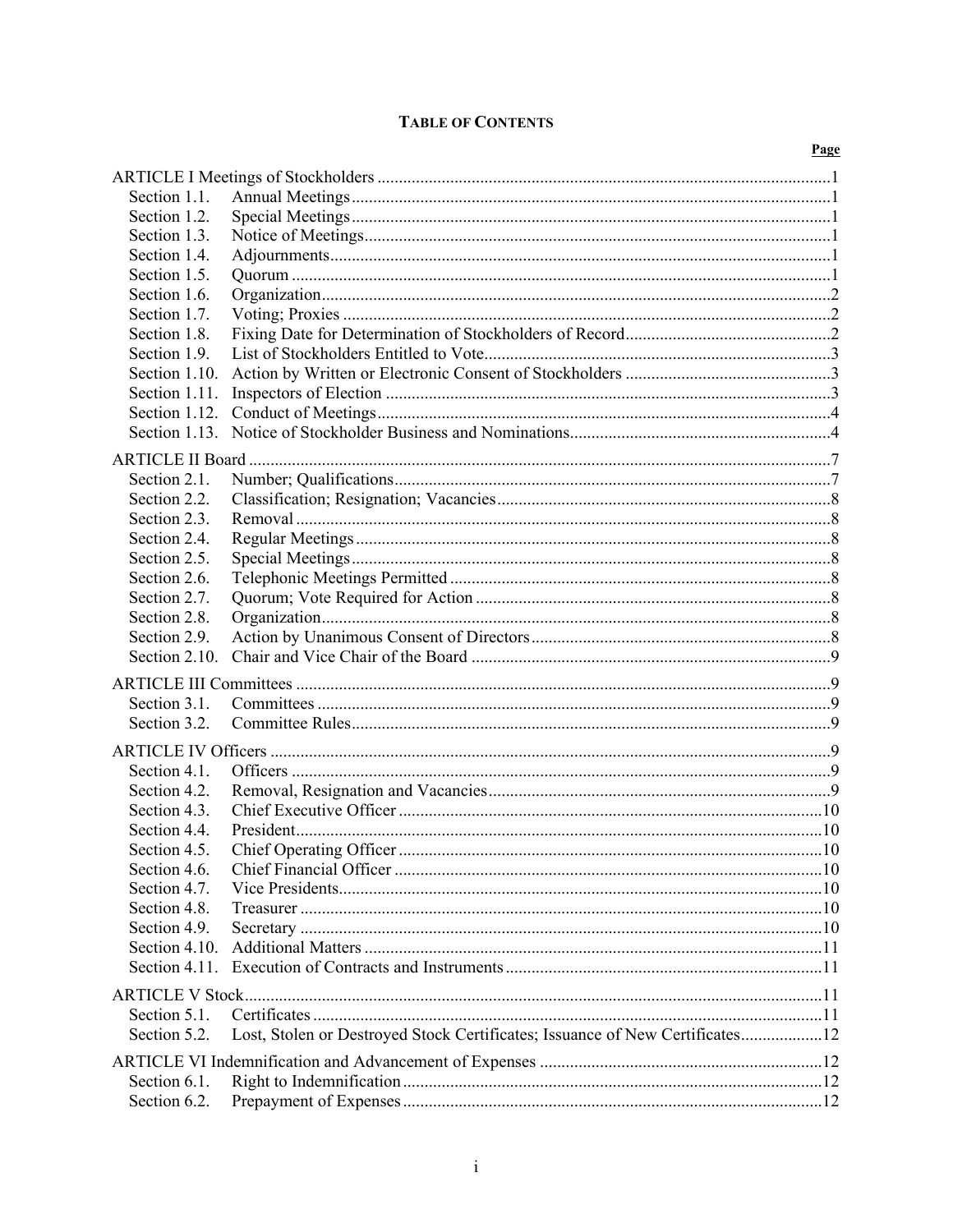| Section 6.3. |  |
|--------------|--|
| Section 6.4. |  |
| Section 6.5. |  |
| Section 6.6. |  |
| Section 6.7. |  |
|              |  |
|              |  |
| Section 8.1. |  |
| Section 8.2. |  |
| Section 8.3. |  |
| Section 8.4. |  |
| Section 8.5. |  |
| Section 8.6. |  |
| Section 8.7. |  |
| Section 8.8. |  |
| Section 8.9. |  |
|              |  |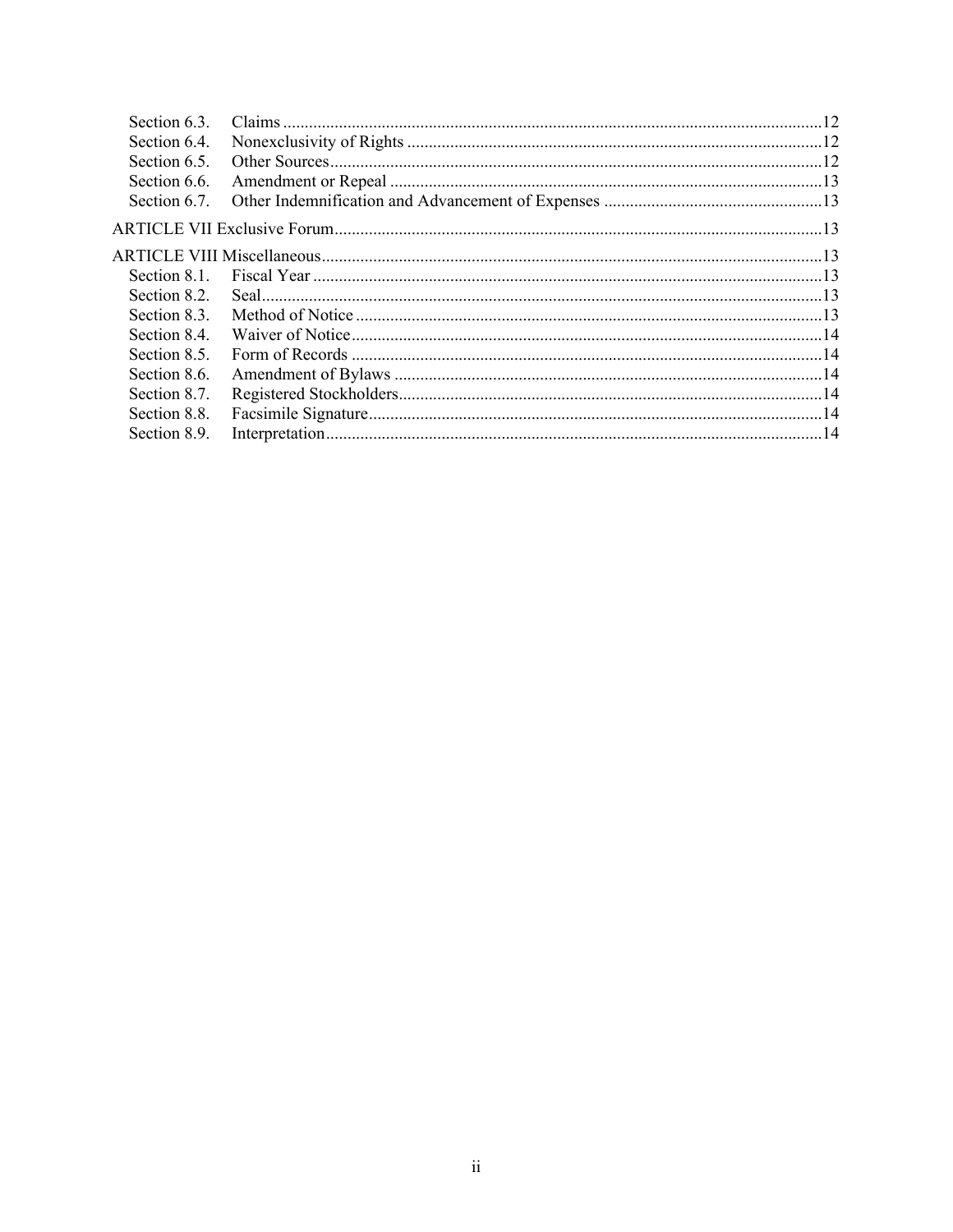# <span id="page-3-0"></span>**ARTICLE I Meetings of Stockholders**

<span id="page-3-1"></span>Section 1.1. Annual Meetings. If required by applicable law, an annual meeting of stockholders shall be held for the election of directors at such date, time and place, if any, either within or without the State of Delaware, as may be designated by resolution of the Board of Directors (the "*Board*") of Anika Therapeutics, Inc., a Delaware corporation (the "*Corporation*") from time to time. Any other proper business may be transacted at the annual meeting.

<span id="page-3-2"></span>Section 1.2. Special Meetings. Special meetings of stockholders for any purpose or purposes, unless otherwise prescribed by statute or by the Corporation's certificate of incorporation, as amended, restated, supplemented or otherwise modified (the "*Certificate of Incorporation*"), may be called at any time by the President or by the Chairman of the Board. Business transacted at any special meeting of stockholders shall be limited to the purposes stated in the notice.

<span id="page-3-3"></span>Section 1.3. Notice of Meetings. Whenever stockholders are required or permitted to take any action at a meeting, a notice of the meeting shall be given that shall state the place, if any, date and hour of the meeting, the means of remote communications, if any, by which stockholders and proxy holders may be deemed to be present in person and vote at such meeting, the record date for determining the stockholders entitled to vote at the meeting (if such date is different from the record date for stockholders entitled to notice of the meeting) and, in the case of a special meeting, the purpose or purposes for which the meeting is called. Unless otherwise provided by law, the Certificate of Incorporation or these Bylaws, the notice of any meeting shall be given not less than ten nor more than sixty days before the date of the meeting to each stockholder entitled to vote at the meeting as of the record date for determining the stockholders entitled to notice of the meeting. If mailed, such notice shall be deemed to be given when deposited in the United States mail, postage prepaid, directed to the stockholder at such stockholder's address as it appears on the records of the Corporation.

<span id="page-3-4"></span>Section 1.4. Adjournments. Any meeting of stockholders, annual or special, may adjourn from time to time to reconvene at the same or some other place, and notice need not be given of any such adjourned meeting if the time and place thereof are announced at the meeting at which the adjournment is taken. At the adjourned meeting the Corporation may transact any business that might have been transacted at the original meeting. If the adjournment is for more than thirty days, a notice of the adjourned meeting shall be given to each stockholder of record entitled to vote at the meeting. If after the adjournment a new record date for determination of stockholders entitled to vote is fixed for the adjourned meeting, the Board shall fix as the record date for determining stockholders entitled to notice of such adjourned meeting the same or an earlier date as that fixed for determination of stockholders entitled to vote at the adjourned meeting, and shall give notice of the adjourned meeting to each stockholder of record as of the record date so fixed for notice of such adjourned meeting.

<span id="page-3-5"></span>Section 1.5. Quorum. Except as otherwise provided by law, the Certificate of Incorporation or these Bylaws, at each meeting of stockholders the presence in person or by proxy of the holders of not less than majority in voting power of the outstanding shares of stock entitled to vote at the meeting shall be necessary and sufficient to constitute a quorum. In the absence of a quorum, then either (a) the chairperson of the meeting or (b) a majority in voting power of the stockholders so present (in person or by proxy) and entitled to vote may adjourn the meeting from time to time in the manner provided in Section 1.4 of these Bylaws until a quorum shall attend. Shares of its own stock belonging to the Corporation or to another corporation, if a majority of the shares entitled to vote in the election of directors of such other corporation is held, directly or indirectly, by the Corporation, shall neither be entitled to vote nor be counted for quorum purposes; *provided, however,* that the foregoing shall not limit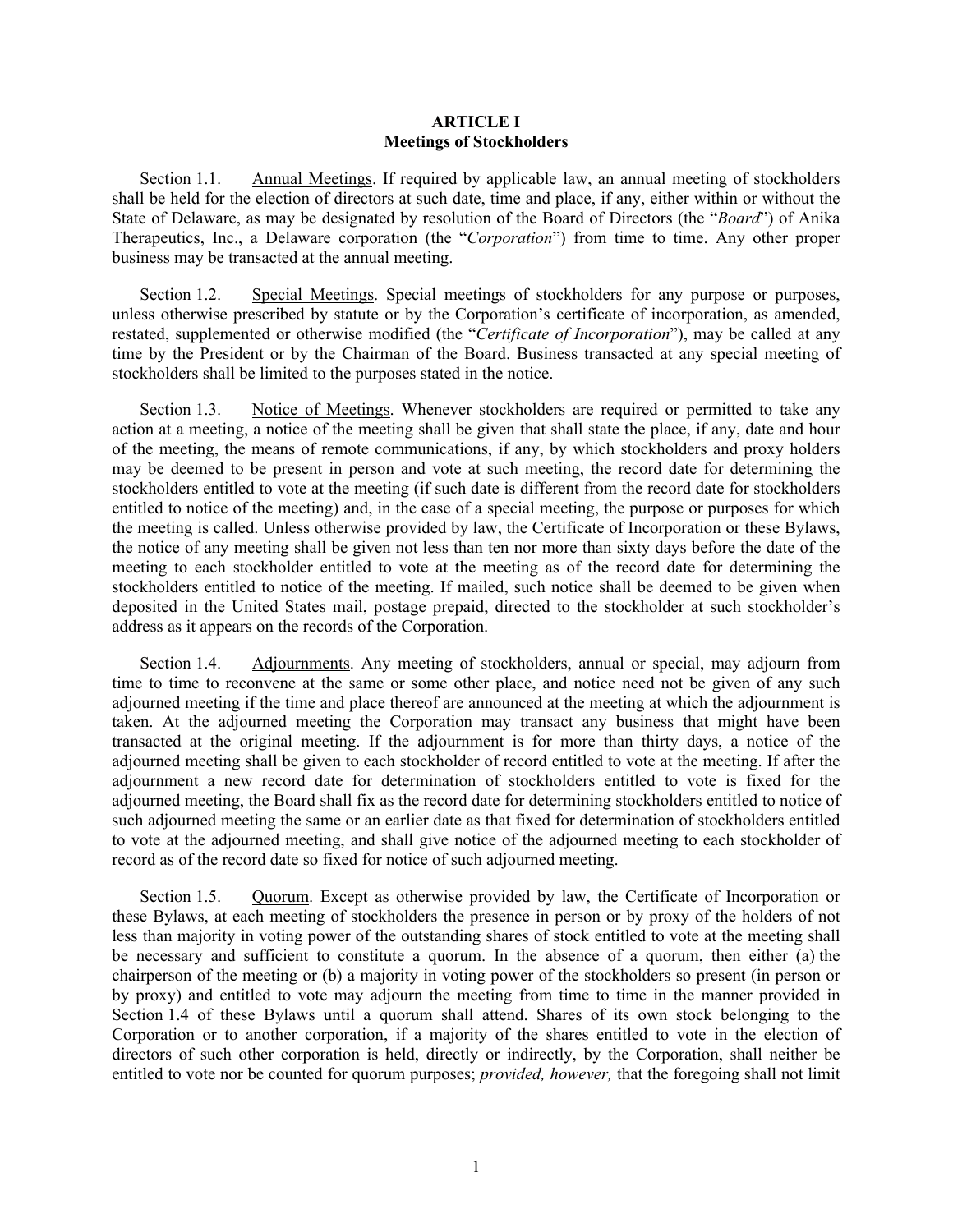the right of the Corporation or any subsidiary of the Corporation to vote stock, including its own stock, held by it in a fiduciary capacity.

<span id="page-4-0"></span>Section 1.6. Organization. Meetings of stockholders shall be presided over by the Chief Executive Officer or, in his or her absence, by the President or, in his or her absence, by a Vice President or, in the absence of the foregoing persons, by a chairperson designated by the Board or, in the absence of such designation, by a chairperson chosen at the meeting. The Secretary shall act as secretary of the meeting, but in his or her absence the chairperson of the meeting may appoint any person to act as secretary of the meeting.

<span id="page-4-1"></span>Section 1.7. Voting; Proxies. Except as otherwise provided by or pursuant to the provisions of the Certificate of Incorporation, each stockholder entitled to vote at any meeting of stockholders shall be entitled to one vote for each share of stock held by such stockholder that has voting power upon the matter in question. Each stockholder entitled to vote at a meeting of stockholders may authorize another person or persons to act for such stockholder by proxy, but no such proxy shall be voted or acted upon after three years from its date, unless the proxy provides for a longer period. A proxy shall be irrevocable if it states that it is irrevocable and if, and only as long as, it is coupled with an interest sufficient in law to support an irrevocable power. A stockholder may revoke any proxy that is not irrevocable by attending the meeting and voting in person or by delivering to the Secretary of the Corporation a revocation of the proxy or a new proxy bearing a later date. Voting at meetings of stockholders need not be by written ballot. At meetings of stockholders for the election of directors at which a quorum is present where the number of director nominees is equal to the number of positions on the Board to be filled through election and proxies are solicited for such election of directors solely by the Corporation, the affirmative vote of a majority in voting power of the shares of stock of the Corporation that are voting in the election of directors shall be required to elect. In all other meetings of stockholders for the election of directors at which a quorum is present, a plurality of the votes cast shall be sufficient to elect. All other questions presented to the stockholders at a meeting at which a quorum is present shall, unless otherwise provided by the Certificate of Incorporation, these Bylaws, the rules or regulations of any stock exchange applicable to the Corporation, or applicable law or pursuant to any regulation applicable to the Corporation or its securities, be decided by the affirmative vote of the holders of a majority in voting power of the shares of stock of the Corporation that are voting on the matter.

### <span id="page-4-2"></span>Section 1.8. Fixing Date for Determination of Stockholders of Record.

(a) In order that the Corporation may determine the stockholders entitled to notice of any meeting of stockholders or any adjournment thereof, the Board may fix a record date, which record date shall not precede the date upon which the resolution fixing the record date is adopted by the Board, and which record date shall, unless otherwise required by law, not be more than sixty nor less than ten days before the date of such meeting. If the Board so fixes a date, such date shall also be the record date for determining the stockholders entitled to vote at such meeting unless the Board determines, at the time it fixes such record date, that a later date on or before the date of the meeting shall be the date for making such determination. If no record date is fixed by the Board, the record date for determining stockholders entitled to notice of or to vote at a meeting of stockholders shall be at the close of business on the day next preceding the day on which notice is given, or, if notice is waived, at the close of business on the day next preceding the day on which the meeting is held. A determination of stockholders of record entitled to notice of or to vote at a meeting of stockholders shall apply to any adjournment of the meeting, *provided, however,* that the Board may fix a new record date for determination of stockholders entitled to vote at the adjourned meeting, and in such case shall also fix as the record date for stockholders entitled to notice of such adjourned meeting the same or an earlier date as that fixed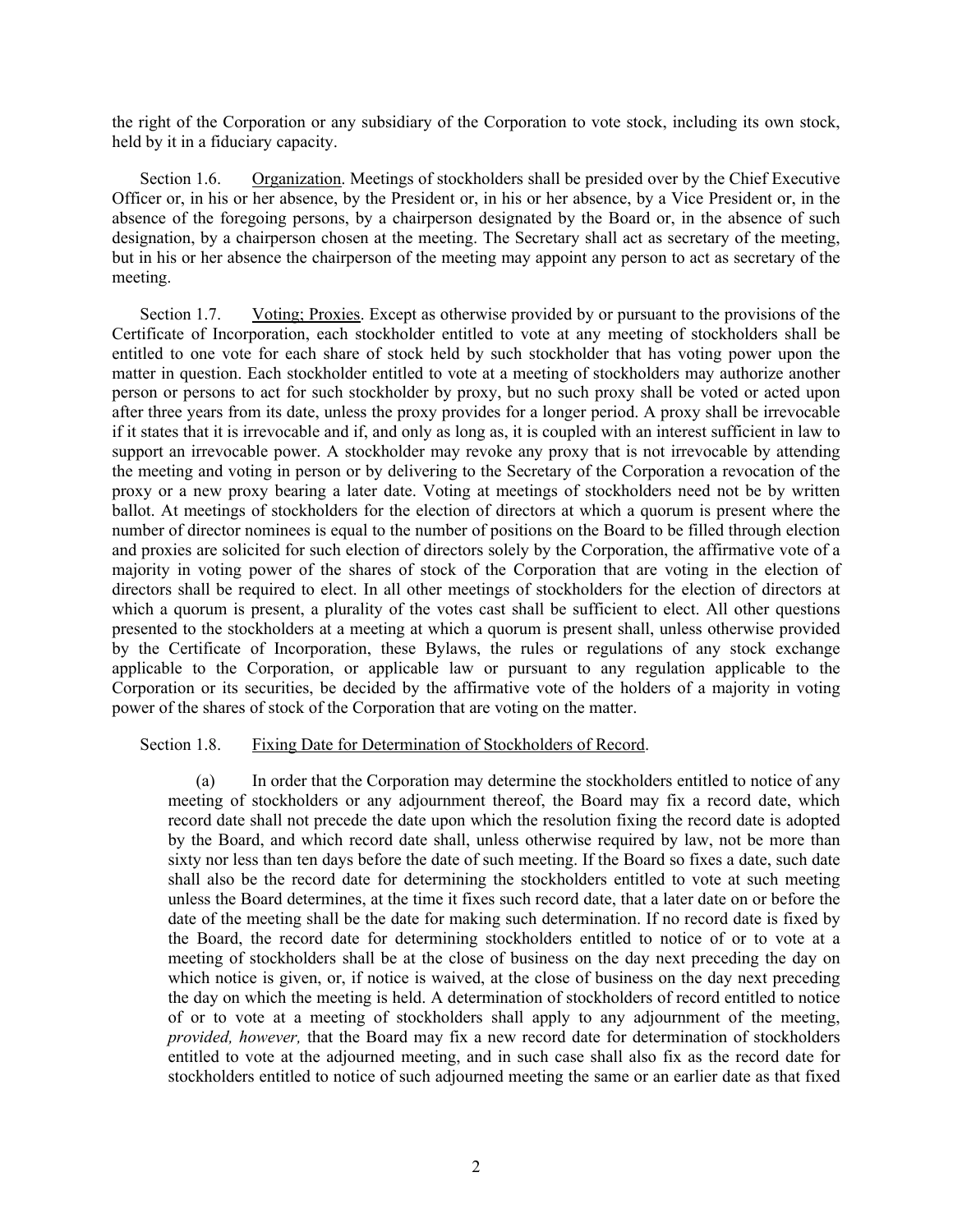for determination of stockholders entitled to vote in accordance herewith at the adjourned meeting.

(b) In order that the Corporation may determine the stockholders entitled to receive payment of any dividend or other distribution or allotment of any rights, or entitled to exercise any rights in respect of any change, conversion or exchange of stock or for the purpose of any other lawful action, the Board may fix a record date, which shall not be more than sixty days prior to such other action. If no such record date is fixed, the record date for determining stockholders for any such purpose shall be at the close of business on the day on which the Board adopts the resolution relating thereto.

<span id="page-5-0"></span>Section 1.9. List of Stockholders Entitled to Vote. The officer who has charge of the stock ledger shall prepare and make, at least ten days before every meeting of stockholders, a complete list of the stockholders entitled to vote at the meeting (*provided, however,* if the record date for determining the stockholders entitled to vote is less than ten days before the date of the meeting, the list shall reflect the stockholders entitled to vote as of the tenth day before the meeting date), arranged in alphabetical order, and showing the address of each stockholder and the number of shares registered in the name of each stockholder. Such list shall be open to the examination of any stockholder, for any purpose germane to the meeting at least ten days prior to the meeting (a) on a reasonably accessible electronic network, provided that the information required to gain access to such list is provided with the notice of meeting or (b) during ordinary business hours at the principal place of business of the Corporation. If the meeting is to be held at a place, then a list of stockholders entitled to vote at the meeting shall be produced and kept at the time and place of the meeting during the whole time thereof and may be examined by any stockholder who is present. If the meeting is to be held solely by means of remote communication, then the list shall also be open to the examination of any stockholder during the whole time of the meeting on a reasonably accessible electronic network, and the information required to access such list shall be provided with the notice of the meeting. Except as otherwise provided by law, the stock ledger shall be the only evidence as to who are the stockholders entitled to examine the list of stockholders required by this Section 1.9 or to vote in person or by proxy at any meeting of stockholders.

<span id="page-5-1"></span>Section 1.10. Action by Written or Electronic Consent of Stockholders. The stockholders of the Corporation may not take any action by written or electronic consent of stockholders to action without a meeting.

<span id="page-5-2"></span>Section 1.11. Inspectors of Election. The Corporation shall, in advance of any meeting of stockholders, appoint one or more inspectors of election, who may be employees of the Corporation, to act at the meeting or any adjournment thereof and to make a written report thereof. The Corporation may designate one or more persons as alternate inspectors to replace any inspector who fails to act. In the event that no inspector so appointed or designated is able to act at a meeting of stockholders, the person presiding at the meeting shall appoint one or more inspectors to act at the meeting. Each inspector, before entering upon the discharge of his or her duties, shall take and sign an oath to execute faithfully the duties of inspector with strict impartiality and according to the best of his or her ability. The inspector or inspectors so appointed or designated shall (a) ascertain the number of shares of capital stock of the Corporation outstanding and the voting power of each such share, (b) determine the shares of capital stock of the Corporation represented at the meeting and the validity of proxies and ballots, (c) count all votes and ballots, (d) determine and retain for a reasonable period a record of the disposition of any challenges made to any determination by the inspectors, and (e) certify their determination of the number of shares of capital stock of the Corporation represented at the meeting and such inspectors' count of all votes and ballots. Such certification and report shall specify such other information as may be required by law. In determining the validity and counting of proxies and ballots cast at any meeting of stockholders of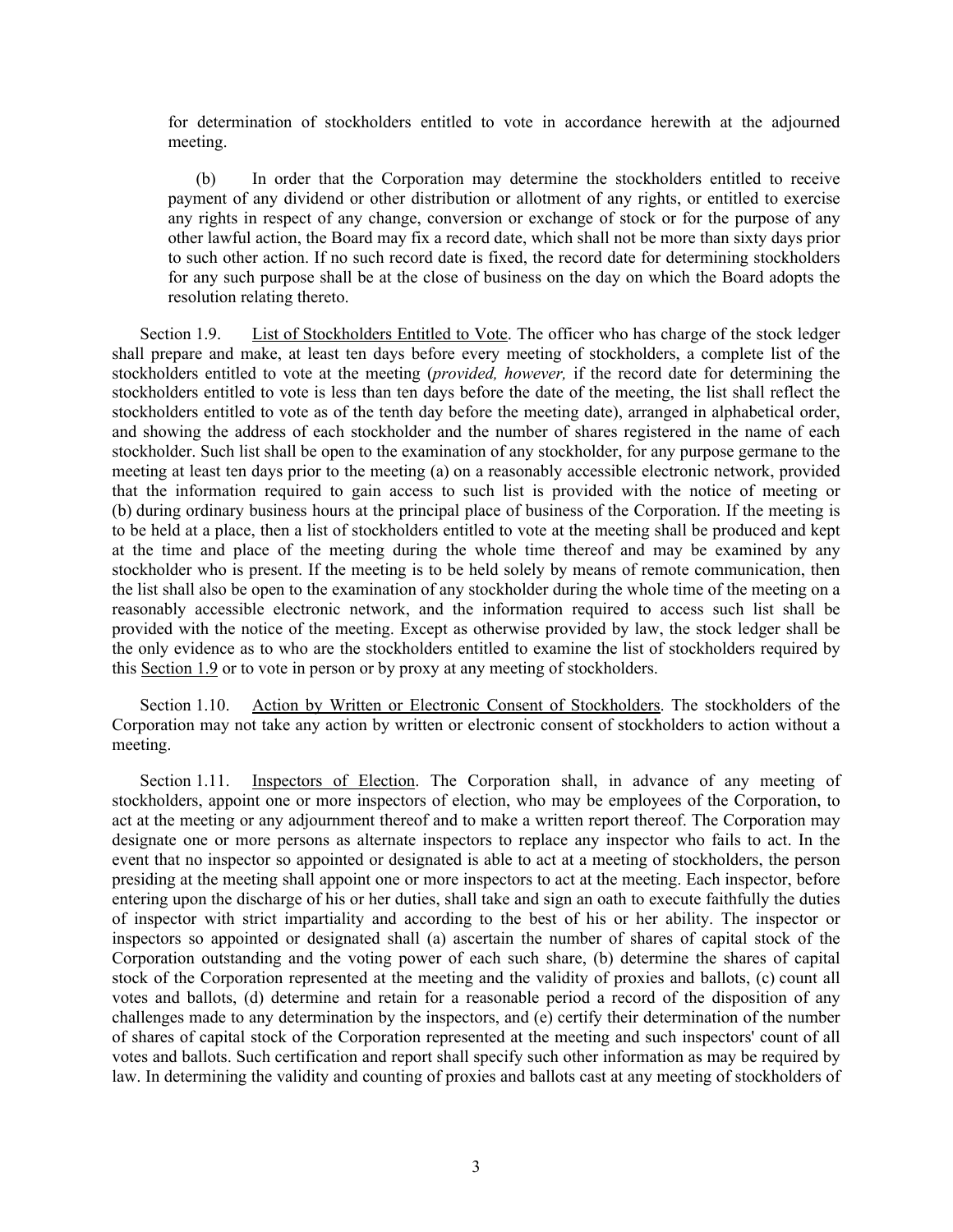the Corporation, the inspectors may consider such information as is permitted by applicable law. No person who is a candidate for an office at an election may serve as an inspector at such election.

<span id="page-6-0"></span>Section 1.12. Conduct of Meetings. The date and time of the opening and the closing of the polls for each matter upon which the stockholders will vote at a meeting shall be announced at the meeting by the person presiding over the meeting. The Board may adopt by resolution such rules and regulations for the conduct of the meeting of stockholders as it shall deem appropriate. Except to the extent inconsistent with such rules and regulations as adopted by the Board, the person presiding over any meeting of stockholders shall have the right and authority to convene and (for any or no reason) to adjourn the meeting, to prescribe such rules, regulations and procedures and to do all such acts as, in the judgment of such presiding person, are appropriate for the proper conduct of the meeting. Such rules, regulations or procedures, whether adopted by the Board or prescribed by the presiding person of the meeting, may include the following: (a) the establishment of an agenda or order of business for the meeting; (b) rules and procedures for maintaining order at the meeting and the safety of those present; (c) limitations on attendance at or participation in the meeting to stockholders entitled to vote at the meeting, their duly authorized and constituted proxies or such other persons as the presiding person of the meeting shall determine; (d) restrictions on entry to the meeting after the time fixed for the commencement thereof; and (e) limitations on the time allotted to questions or comments by participants. The presiding person at any meeting of stockholders, in addition to making any other determinations that may be appropriate to the conduct of the meeting, shall, if the facts warrant, determine and declare to the meeting that a matter or business was not properly brought before the meeting and if such presiding person should so determine, such presiding person shall so declare to the meeting and any such matter or business not properly brought before the meeting shall not be transacted or considered. Unless and to the extent determined by the Board or the person presiding over the meeting, meetings of stockholders shall not be required to be held in accordance with the rules of parliamentary procedure.

### <span id="page-6-1"></span>Section 1.13. Notice of Stockholder Business and Nominations.

#### (a) *Annual Meetings of Stockholders*.

(i) Nominations of persons for election to the Board of the Corporation and the proposal of other business to be considered by the stockholders may be made at an annual meeting of stockholders only (A) pursuant to the Corporation's notice of meeting (or any supplement thereto), (B) by or at the direction of the Board or any committee thereof or (C) by any stockholder of the Corporation who was a stockholder of record of the Corporation at the time the notice provided for in this Section 1.13 is delivered to the Secretary of the Corporation, who is entitled to vote at the meeting and who complies with the notice procedures set forth in this Section 1.13.

(ii) For any nominations or other business to be properly brought before an annual meeting by a stockholder pursuant to clause  $(C)$  of paragraph  $(a)(i)$  of this Section 1.13, the stockholder must have given timely notice thereof in writing to the Secretary of the Corporation and any such proposed business (other than the nominations of persons for election to the Board) must constitute a proper matter for stockholder action. To be timely, a stockholder's notice shall be delivered to the Secretary at the principal executive offices of the Corporation not later than the close of business on the ninetieth day, nor earlier than the close of business on the one hundred twentieth day, prior to the first anniversary of the preceding year's annual meeting (*provided, however,* that in the event that no annual meeting was held in the previous year or if the date of the annual meeting is more than thirty days before or more than seventy days after such anniversary date, notice by the stockholder must be so delivered not earlier than the close of business on the one hundred twentieth day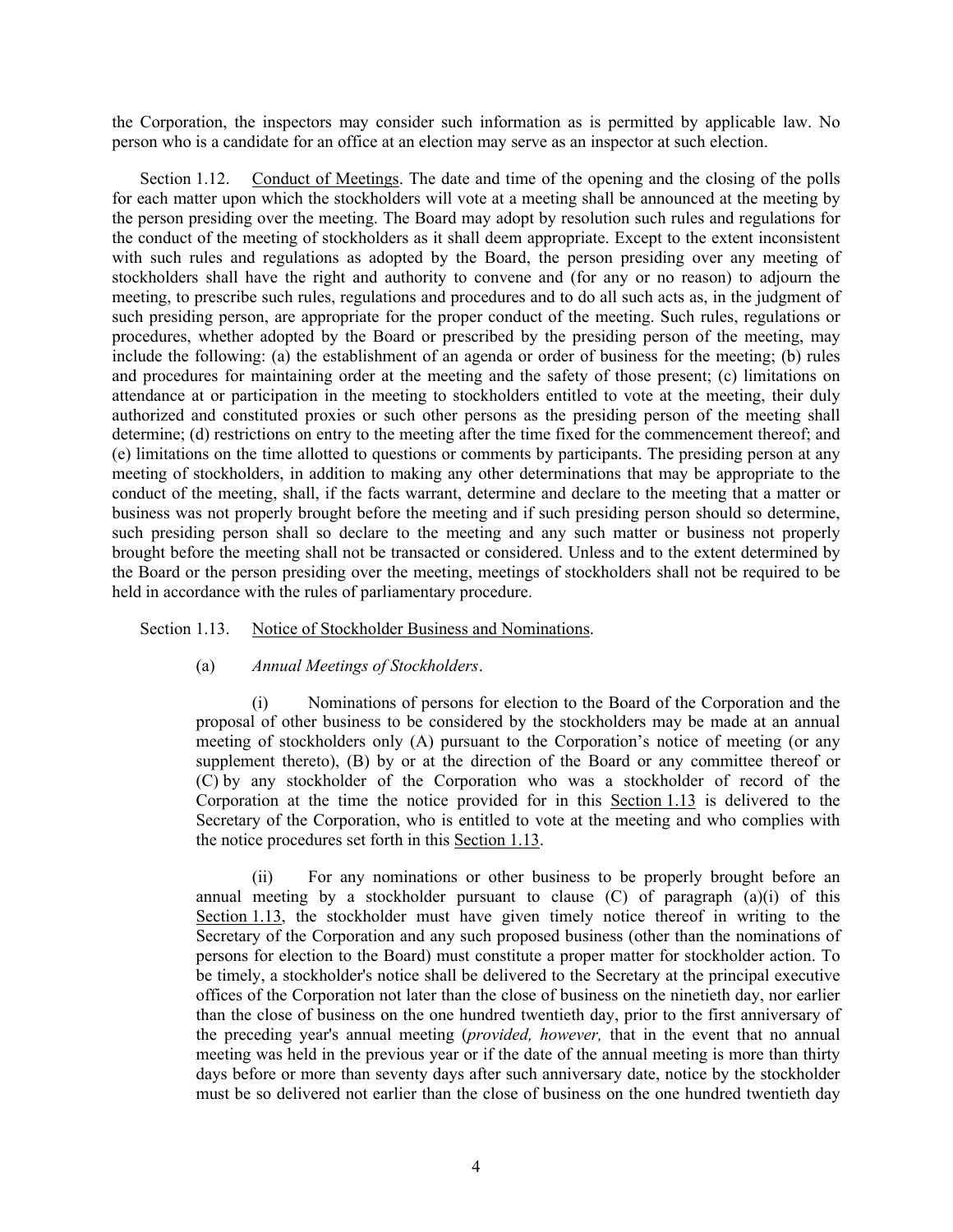prior to such annual meeting and not later than the close of business on the later of the ninetieth day prior to such annual meeting or the tenth day following the day on which public announcement of the date of such meeting is first made by the Corporation). In no event shall the public announcement of an adjournment or postponement of an annual meeting commence a new time period (or extend any time period) for the giving of a stockholder's notice as described above. Such stockholder's notice shall set forth: (A) as to each person whom the stockholder proposes to nominate for election as a director (I) all information relating to such person that is required to be disclosed in solicitations of proxies for election of directors in an election contest, or is otherwise required, in each case pursuant to and in accordance with Section 14(a) of the Securities Exchange Act of 1934, as amended (the "*Exchange Act*"), and the rules and regulations promulgated thereunder and (II) such person's written consent to being named in the proxy statement as a nominee and to serving as a director if elected; (B) as to any other business that the stockholder proposes to bring before the meeting, a brief description of the business desired to be brought before the meeting, the text of the proposal or business (including the text of any resolutions proposed for consideration and in the event that such business includes a proposal to amend the Bylaws of the Corporation, the language of the proposed amendment), the reasons for conducting such business at the meeting and any material interest in such business of such stockholder and the beneficial owner, if any, on whose behalf the proposal is made; and (C) as to the stockholder giving the notice and the beneficial owner, if any, on whose behalf the nomination or proposal is made (I) the name and address of such stockholder, as they appear on the Corporation's books, and of such beneficial owner, (II) the class or series and number of shares of capital stock of the Corporation which are owned beneficially and of record by such stockholder and such beneficial owner, (III) a description of any agreement, arrangement or understanding with respect to the nomination or proposal between or among such stockholder and/or such beneficial owner, any of their respective affiliates or associates, and any others acting in concert with any of the foregoing, including, in the case of a nomination, the nominee, (IV) a description of any agreement, arrangement or understanding (including any derivative or short positions, profit interests, options, warrants, convertible securities, stock appreciation or similar rights, hedging transactions, and borrowed or loaned shares) that has been entered into as of the date of the stockholder's notice by, or on behalf of, such stockholder and such beneficial owners, whether or not such instrument or right shall be subject to settlement in underlying shares of capital stock of the Corporation, the effect or intent of which is to mitigate loss to, manage risk or benefit of share price changes for, or increase or decrease the voting power of, such stockholder or such beneficial owner, with respect to securities of the Corporation, (V) a representation that the stockholder is a holder of record of stock of the Corporation entitled to vote at such meeting and intends to appear in person or by proxy at the meeting to propose such business or nomination, (VI) a representation whether the stockholder or the beneficial owner, if any, intends or is part of a group that intends (x) to deliver a proxy statement and/or form of proxy to holders of at least the percentage of the Corporation's outstanding capital stock required to approve or adopt the proposal or elect the nominee and/or (y) otherwise to solicit proxies or votes from stockholders in support of such proposal or nomination, and (VII) any other information relating to such stockholder and beneficial owner, if any, required to be disclosed in a proxy statement or other filings required to be made in connection with solicitations of proxies for, as applicable, the proposal and/or for the election of directors in an election contest pursuant to and in accordance with Section  $14(a)$  of the Exchange Act and the rules and regulations promulgated thereunder. The foregoing notice requirements of this Section 1.13 shall be deemed satisfied by a stockholder with respect to business other than a nomination if the stockholder has notified the Corporation of his, her or its intention to present a proposal at an annual meeting in compliance with applicable rules and regulations promulgated under the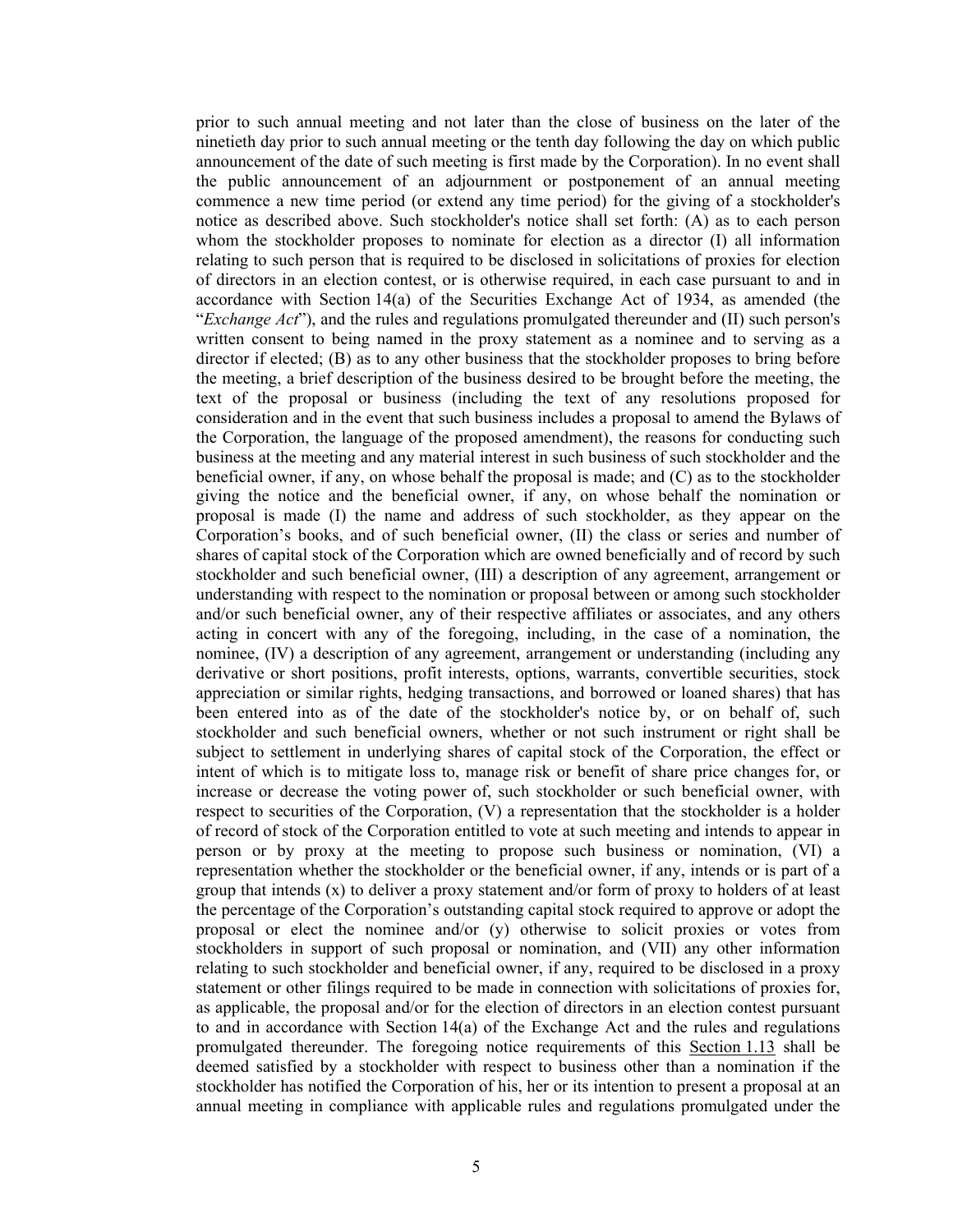Exchange Act and such stockholder's proposal has been included in a proxy statement that has been prepared by the Corporation to solicit proxies for such annual meeting. The Corporation may require any proposed nominee to furnish such other information as the Corporation may reasonably require to determine the eligibility of such proposed nominee to serve as a director of the Corporation.

(iii) Notwithstanding anything in the second sentence of paragraph (a)(ii) of this Section 1.13 to the contrary, in the event that the number of directors to be elected to the Board of the Corporation at the annual meeting is increased effective after the time period for which nominations would otherwise be due under paragraph  $(a)(ii)$  of this Section 1.13 and there is no public announcement by the Corporation naming the nominees for the additional directorships at least one hundred days prior to the first anniversary of the preceding year's annual meeting, a stockholder's notice required by this Section 1.13 shall also be considered timely, but only with respect to nominees for the additional directorships, if it shall be delivered to the Secretary at the principal executive offices of the Corporation not later than the close of business on the tenth day following the day on which such public announcement is first made by the Corporation.

(b) *Special Meetings of Stockholders*. Only such business shall be conducted at a special meeting of stockholders as shall have been brought before the meeting pursuant to the Corporation's notice of meeting. Nominations of persons for election to the Board may be made at a special meeting of stockholders at which directors are to be elected pursuant to the Corporation's notice of meeting (i) by or at the direction of the Board or any committee thereof or (ii) provided that the Board has determined that directors shall be elected at such meeting, by any stockholder of the Corporation who is a stockholder of record at the time the notice provided for in this Section 1.13 is delivered to the Secretary of the Corporation, who is entitled to vote at the meeting and upon such election and who complies with the notice procedures set forth in this Section 1.13. In the event the Corporation calls a special meeting of stockholders for the purpose of electing one or more directors to the Board, any such stockholder entitled to vote in such election of directors may nominate a person or persons (as the case may be) for election to such position(s) as specified in the Corporation's notice of meeting, if the stockholder's notice required by paragraph (a)(ii) of this Section 1.13 shall be delivered to the Secretary at the principal executive offices of the Corporation not earlier than the close of business on the one hundred twentieth day prior to such special meeting and not later than the close of business on the later of the ninetieth day prior to such special meeting or the tenth day following the day on which public announcement is first made of the date of the special meeting and of the nominees proposed by the Board to be elected at such meeting. In no event shall the public announcement of an adjournment or postponement of a special meeting commence a new time period (or extend any time period) for the giving of a stockholder's notice as described above.

### (c) *General*.

(i) Except as otherwise expressly provided in any applicable rule or regulation promulgated under the Exchange Act, only such persons who are nominated in accordance with the procedures set forth in this Section 1.13 shall be eligible to be elected at an annual or special meeting of stockholders of the Corporation to serve as directors and only such business shall be conducted at a meeting of stockholders as shall have been brought before the meeting in accordance with the procedures set forth in this Section 1.13. Except as otherwise provided by law, the chairperson of the meeting shall have the power and duty (A) to determine whether a nomination or any business proposed to be brought before the meeting was made or proposed, as the case may be, in accordance with the procedures set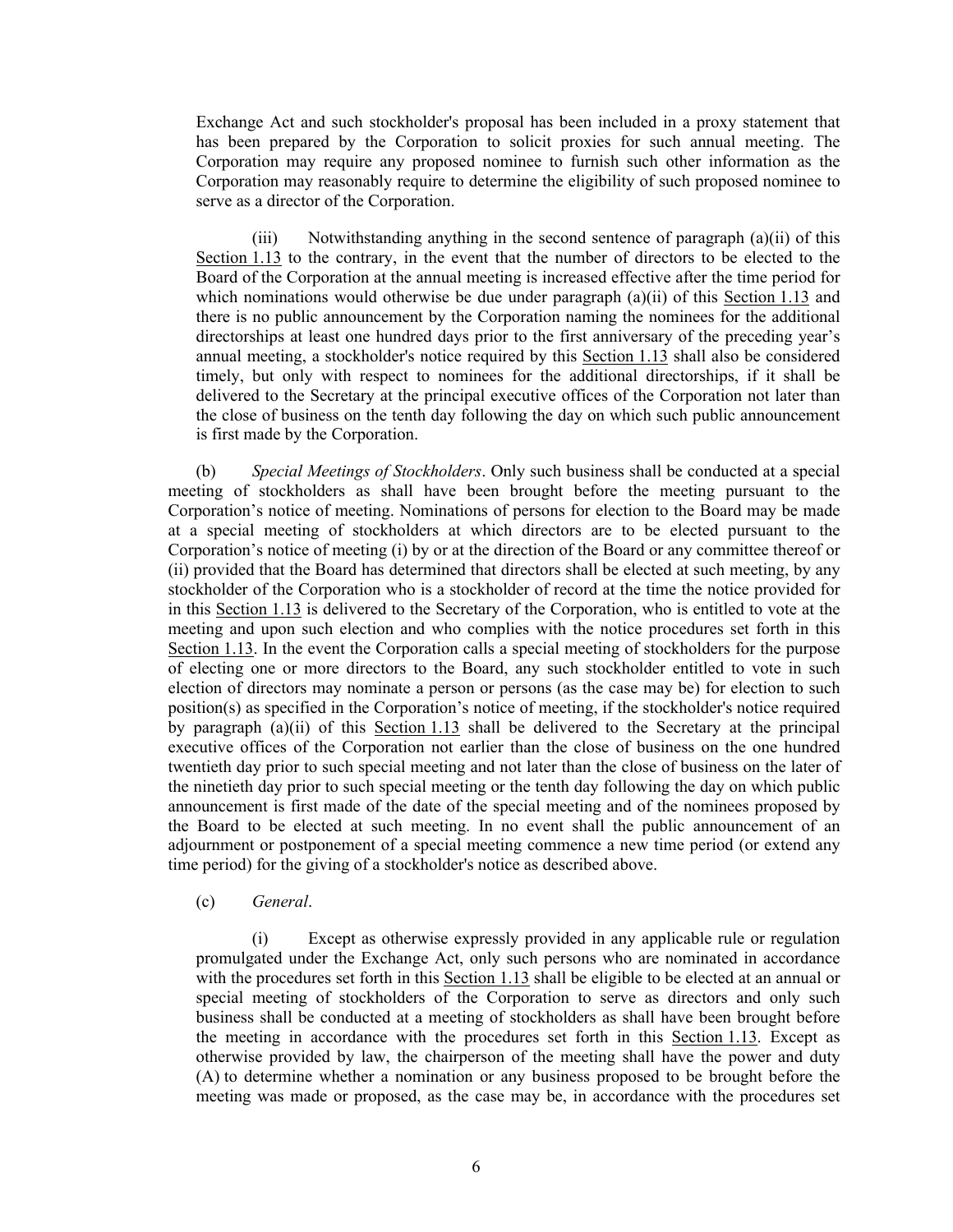forth in this Section 1.13 (including whether the stockholder or beneficial owner, if any, on whose behalf the nomination or proposal is made solicited (or is part of a group that solicited) or did not so solicit, as the case may be, proxies or votes in support of such stockholder's nominee or proposal in compliance with such stockholder's representation as required by clause (a)(ii)(C)(VI) of this Section 1.13) and (B) if any proposed nomination or business was not made or proposed in compliance with this Section 1.13, to declare that such nomination shall be disregarded or that such proposed business shall not be transacted. Notwithstanding the foregoing provisions of this Section 1.13, unless otherwise required by law, if the stockholder (or a qualified representative of the stockholder) does not appear at the annual or special meeting of stockholders of the Corporation to present a nomination or proposed business, such nomination shall be disregarded and such proposed business shall not be transacted, notwithstanding that proxies in respect of such vote may have been received by the Corporation. For purposes of this Section 1.13, to be considered a qualified representative of the stockholder, a person must be a duly authorized officer, manager or partner of such stockholder or must be authorized by a writing executed by such stockholder or an electronic transmission delivered by such stockholder to act for such stockholder as proxy at the meeting of stockholders and such person must produce such writing or electronic transmission, or a reliable reproduction of the writing or electronic transmission, at the meeting of stockholders.

(ii) For purposes of this Section 1.13, "*public announcement*" shall include disclosure in a press release reported by the Dow Jones News Service, Associated Press or other national news service or in a document publicly filed by the Corporation with the Securities and Exchange Commission pursuant to Section 13, 14 or 15(d) of the Exchange Act and the rules and regulations promulgated thereunder.

(iii) Notwithstanding the foregoing provisions of this Section 1.13, a stockholder shall also comply with all applicable requirements of the Exchange Act and the rules and regulations promulgated thereunder with respect to the matters set forth in this Section 1.13; *provided however,* that any references in these Bylaws to the Exchange Act or the rules and regulations promulgated thereunder are not intended to and shall not limit any requirements applicable to nominations or proposals as to any other business to be considered pursuant to this Section 1.13 (including paragraphs  $(a)(i)(C)$  and (b) hereof), and compliance with paragraphs  $(a)(i)(C)$  and (b) of this Section 1.13 shall be the exclusive means for a stockholder to make nominations or submit other business (other than, as provided in the penultimate sentence of (a)(ii), business other than nominations brought properly under and in compliance with Rule 14a-8 of the Exchange Act, as may be amended from time to time). Nothing in this Section 1.13 shall be deemed to affect any rights (A) of stockholders to request inclusion of proposals or nominations in the Corporation's proxy statement pursuant to applicable rules and regulations promulgated under the Exchange Act or (B) of the holders of any series of Preferred Stock to elect directors pursuant to any applicable provisions of the Certificate of Incorporation.

### <span id="page-9-0"></span>**ARTICLE II Board**

<span id="page-9-1"></span>Section 2.1. Number; Qualifications. Subject to the Certificate of Incorporation, the Board shall consist of not less than three members nor more than nine members, the number thereof to be determined from time to time by resolution of the Whole Board (as defined below). Directors need not be stockholders. For purposes of these Bylaws, the term "*Whole Board*" shall mean the total number of authorized directors, whether or not there exist any vacancies in previously authorized directorships.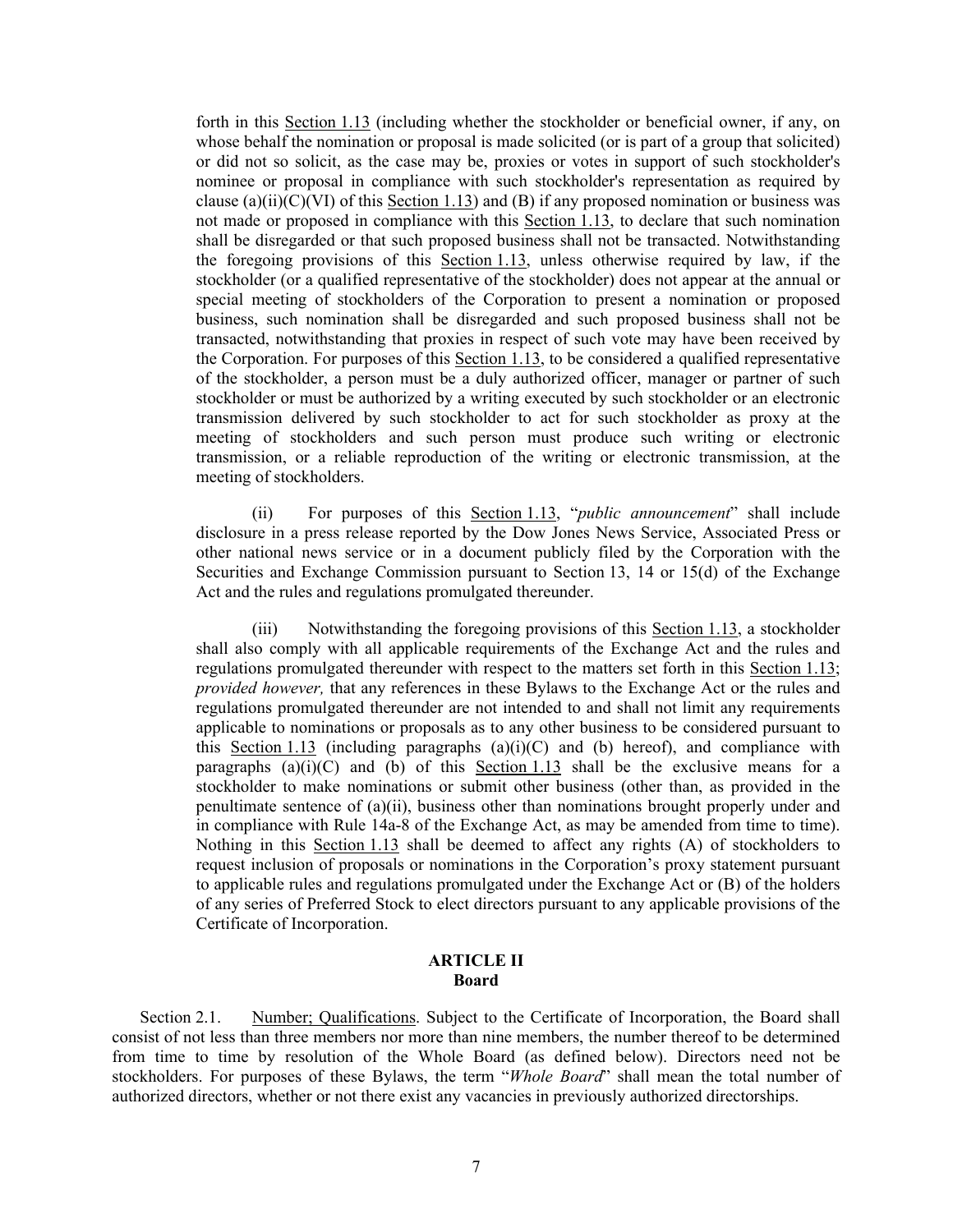<span id="page-10-0"></span>Section 2.2. Classification; Resignation; Vacancies. The Board shall be divided into three classes (Class I, Class II and Class III) and shall serve staggered three-year terms as set forth in the Certificate of Incorporation. Any director may resign at any time upon notice given in writing or by electronic transmission to the Corporation. Such resignation shall take effect when such notice is given unless the notice specifies (a) a later effective date, or (b) an effective date determined upon the happening of an event or events. Unless otherwise specified in the notice of resignation, the acceptance of such resignation shall not be necessary to make it effective. Unless otherwise provided by law or the Certificate of Incorporation, any newly created directorship or any vacancy occurring in the Board for any cause may be filled only by a majority of the remaining members of the Board, although such majority is less than a quorum, and each director so elected shall hold office until the expiration of the term of office of the director whom he or she has replaced or until his or her successor is elected and qualified.

<span id="page-10-1"></span>Section 2.3. Removal. Any one or more or all of the directors may be removed, but only for cause, by the holders of at least seventy-five percent of the then issued and outstanding shares of capital stock then entitled to vote at an election of directors.

<span id="page-10-2"></span>Section 2.4. Regular Meetings. Regular meetings of the Board may be held at such places within or without the State of Delaware and at such times as the Board may from time to time determine.

<span id="page-10-3"></span>Section 2.5. Special Meetings. Special meetings of the Board may be held at any time or place within or without the State of Delaware whenever called by the Chief Executive Officer or by any two members of the Board. Notice of a special meeting of the Board shall be given by the person or persons calling the meeting either by first class United States mail at least three days before such special meeting, or by overnight mail, courier service, electronic transmission, or hand delivery at least 48 hours before the special meeting or such shorter period as is reasonable under the circumstances.

<span id="page-10-4"></span>Section 2.6. Telephonic Meetings Permitted. Members of the Board, or any committee designated by the Board, may participate in a meeting thereof by means of conference telephone or other communications equipment by means of which all persons participating in the meeting can hear each other, and participation in a meeting pursuant to this by-law shall constitute presence in person at such meeting.

<span id="page-10-5"></span>Section 2.7. Quorum; Vote Required for Action. At all meetings of the Board the directors entitled to cast a majority of the votes of the Whole Board shall constitute a quorum for the transaction of business. In the event one or more of the directors shall be disqualified to vote at any meeting, then the required quorum shall be reduced by one for each such director so disqualified; *provided, however,* that in no case shall less than one-third of the total number of directors constitute a quorum. Except in cases in which the Certificate of Incorporation, these Bylaws or applicable law otherwise provides, a majority of the votes entitled to be cast by the directors present at a meeting at which a quorum is present shall be the act of the Board.

<span id="page-10-6"></span>Section 2.8. Organization. Meetings of the Board shall be presided over by the Board Chair (as defined in Section 2.10), if any, or, in the absence of a Board Chair, by another director chosen by the participating directors to act as chairperson at the meeting. The Secretary shall act as secretary of the meeting, but in his or her absence, the Board Chair or chairperson presiding at the meeting may appoint any person to act as secretary of the meeting.

<span id="page-10-7"></span>Section 2.9. Action by Unanimous Consent of Directors. Unless otherwise restricted by the Certificate of Incorporation or these Bylaws, any action required or permitted to be taken at any meeting of the Board, or of any committee thereof, may be taken without a meeting if all members of the Board or such committee, as the case may be, consent thereto in writing or by electronic transmission and the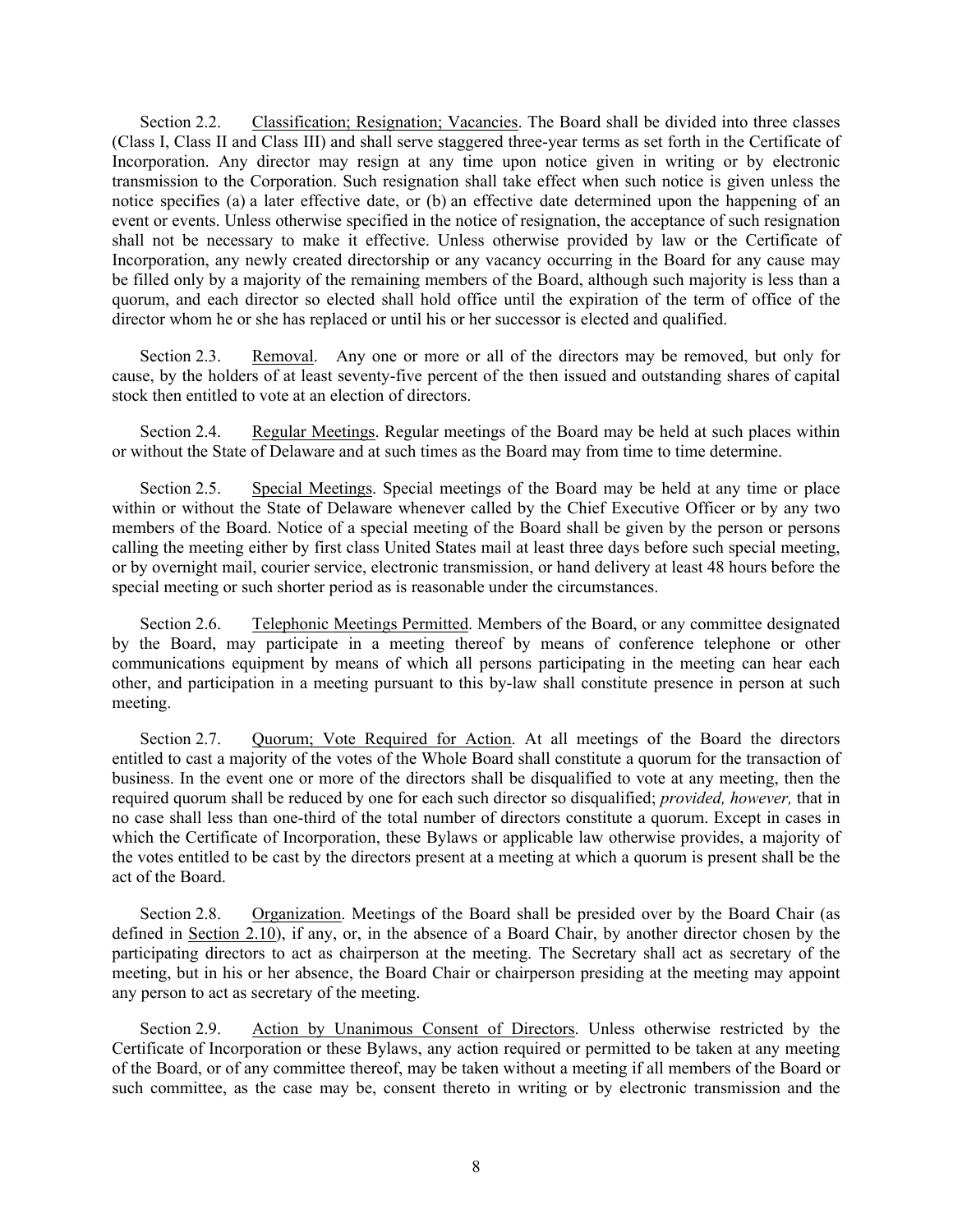writing or writings or electronic transmissions are filed with the minutes of proceedings of the board or committee in accordance with applicable law.

<span id="page-11-0"></span>Section 2.10. Chair and Vice Chair of the Board. The Board may elect one or more of its members to serve as Chair of the Board (the "*Board Chair*") or as Vice Chair of the Board and may fill any vacancy in such position at such time and in such manner as the Board shall determine. The Board Chair, if any, shall preside at all meetings of the Board at which he or she is present and shall perform such duties and possess such powers as are designated by the Board. If the Board of Director appoints a Vice Chair of the Board, he or she shall, in the absence or disability of the Board Chair perform the duties and exercise the powers of the Board Chair and shall perform such other duties and possess such other powers as may from time to time be designated by the Board. The fact that a person serves as Board Chair or Vice Chair of the Board shall not make such person considered an officer of the Corporation.

### <span id="page-11-1"></span>**ARTICLE III Committees**

<span id="page-11-2"></span>Section 3.1. Committees. The Board may designate one or more committees, each committee to consist of one or more of the directors of the Corporation. The Board may designate one or more directors as alternate members of any committee, who may replace any absent or disqualified member at any meeting of the committee. In the absence or disqualification of a member of the committee, the member or members thereof present at any meeting and not disqualified from voting, whether or not he, she or they constitute a quorum, may unanimously appoint another member of the Board to act at the meeting in place of any such absent or disqualified member. Any such committee, to the extent permitted by law and to the extent provided in the resolution of the Board, shall have and may exercise all the powers and authority of the Board in the management of the business and affairs of the Corporation, and may authorize the seal of the Corporation to be affixed to all papers that may require it.

<span id="page-11-3"></span>Section 3.2. Committee Rules. Unless the Board otherwise provides, each committee designated by the Board may make, alter and repeal rules for the conduct of its business. In the absence of such rules each committee shall conduct its business in the same manner as the Board conducts its business pursuant to Article II of these Bylaws.

### <span id="page-11-4"></span>**ARTICLE IV Officers**

<span id="page-11-5"></span>Section 4.1. Officers. The officers of the Corporation shall consist of a Chief Executive Officer, a President, a Chief Financial Officer, a Treasurer, a Secretary, and such other officers as the Board may from time to time determine, which may include and one or more Vice Presidents, Assistant Treasurers and Assistant Secretaries. Each of the Corporation's officers shall be elected by the Board, each to have such authority, functions or duties as set forth in these Bylaws or as determined by the Board. Each officer shall be chosen by the Board and shall hold office for such term as may be prescribed by the Board and until such person's successor shall have been duly chosen and qualified, or until such person's earlier death, disqualification, resignation or removal.

<span id="page-11-6"></span>Section 4.2. Removal, Resignation and Vacancies. Any officer of the Corporation may be removed, with or without cause, by the Board, without prejudice to the rights, if any, of such officer under any contract to which it is a party. Any officer may resign at any time upon notice given in writing or by electronic transmission to the Corporation. Such resignation shall take effect when such notice is given unless the notice specifies (a) a later effective date, or (b) an effective date determined upon the happening of an event or events, such as the failure to receive the required vote for reelection as a director and the acceptance of such resignation by the Board. Unless otherwise specified in the notice of resignation, the acceptance of such resignation shall not be necessary to make it effective. If any vacancy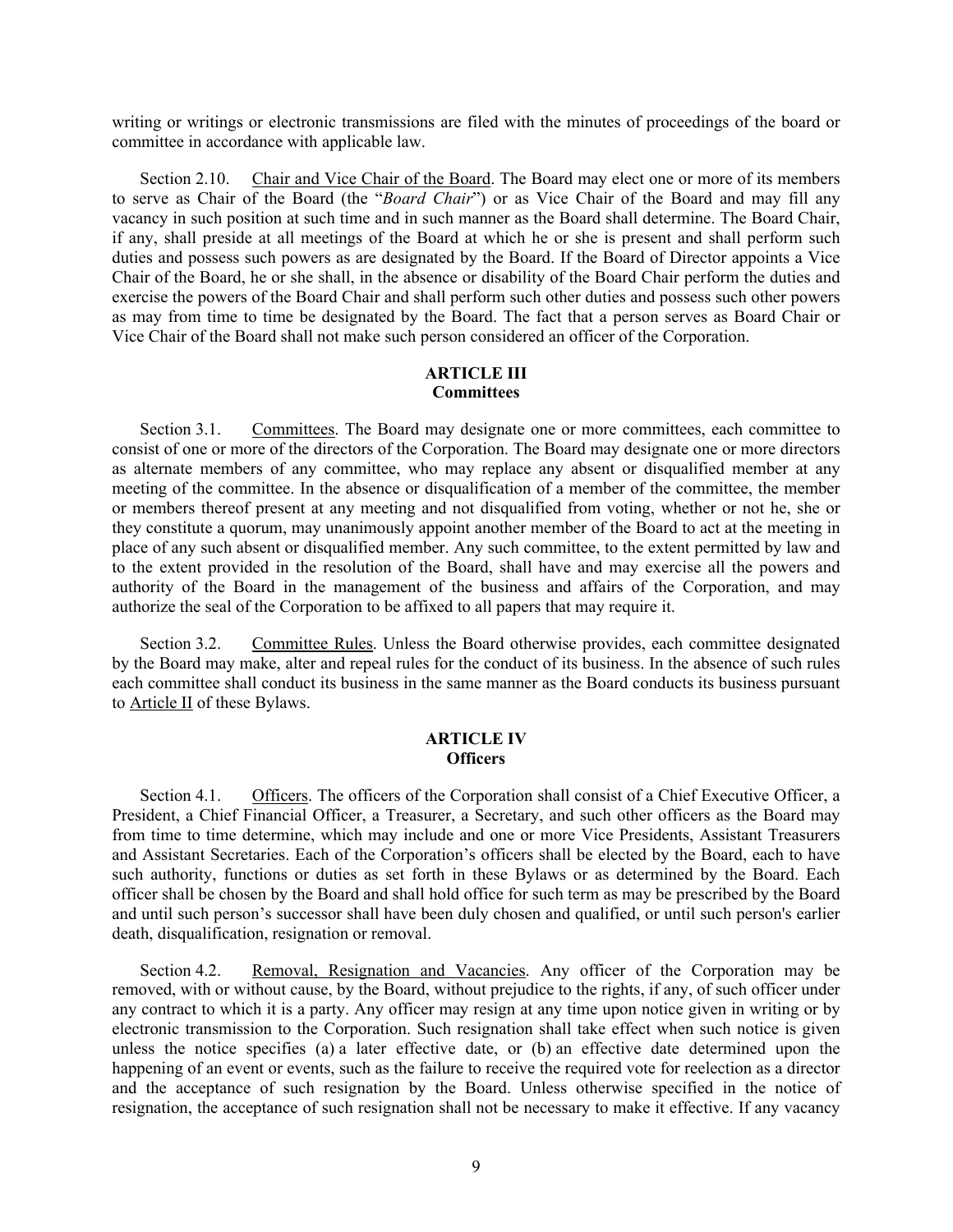occurs in any office of the Corporation, the Board may elect a successor to fill such vacancy for the remainder of the unexpired term and until a successor shall have been duly chosen and qualified.

<span id="page-12-0"></span>Section 4.3. Chief Executive Officer. The Chief Executive Officer shall have general supervision and direction of the business and affairs of the Corporation and shall be responsible for corporate policy and strategy. Unless otherwise provided in these Bylaws, all other officers of the Corporation shall report directly to the Chief Executive Officer or as otherwise determined by the Chief Executive Officer. The Chief Executive Officer shall preside at meetings of the stockholders. In the absence of a separately appointed President, the Chief Executive Officer shall be the President.

<span id="page-12-1"></span>Section 4.4. President. The President shall have such powers and duties as the Board may from time to time determine and, in the absence of a separately appointed Chief Operating Officer, shall have the powers and duties ascribed to the Chief Operating Officer. The President shall have the power to affix the signature of the Corporation to all contracts that have been authorized by the Board or the Chief Executive Officer. The President shall, when requested, counsel with and advise the other officers of the Corporation and shall perform such other duties as such officer may agree with the Chief Executive Officer.

<span id="page-12-2"></span>Section 4.5. Chief Operating Officer. The Chief Operating Officer shall exercise all the powers and perform the duties of the office of the chief operating officer of the Corporation, with general responsibility for the management and control of the operations of the Corporation. The Chief Operating Officer shall, when requested, counsel with and advise the other officers of the Corporation and shall perform such other duties as such officer may agree with the Chief Executive Officer or as the Board may from time to time determine.

<span id="page-12-3"></span>Section 4.6. Chief Financial Officer. The Chief Financial Officer shall exercise all the powers and perform the duties of the office of the chief financial officer and in general have overall supervision of the financial operations of the Corporation and shall keep and maintain, or cause to be kept and maintained, adequate and correct books and records of accounts of the properties and business transactions of the Corporation, including accounts of its assets, liabilities, receipts, disbursements, gains, losses, capital retained earnings, and shares. The Chief Financial Officer shall, when requested, counsel with and advise the other officers of the Corporation and shall perform such other duties as such officer may agree with the Chief Executive Officer or as the Board may from time to time determine. In the absence of a separately appointed Treasurer, the Chief Financial Officer shall be the Treasurer.

<span id="page-12-4"></span>Section 4.7. Vice Presidents. Each Vice President shall have such powers and duties as shall be prescribed by his or her superior officer or the Chief Executive Officer. A Vice President shall, when requested, counsel with and advise the other officers of the Corporation and shall perform such other duties as such officer may agree with the Chief Executive Officer or as the Board may from time to time determine.

<span id="page-12-5"></span>Section 4.8. Treasurer. The Treasurer shall supervise and be responsible for all the funds and securities of the Corporation, the deposit of all moneys and other valuables to the credit of the Corporation in depositories of the Corporation, borrowings and compliance with the provisions of all indentures, agreements and instruments governing such borrowings to which the Corporation is a party, the disbursement of funds of the Corporation and the investment of its funds, and in general shall perform all of the duties incident to the office of the Treasurer. The Treasurer shall, when requested, counsel with and advise the other officers of the Corporation and shall perform such other duties as such officer may agree with the Chief Executive Officer or as the Board may from time to time determine.

<span id="page-12-6"></span>Section 4.9. Secretary. The powers and duties of the Secretary are to: (a) act as secretary at all meetings of the Board, of the committees of the Board and of the stockholders and to record the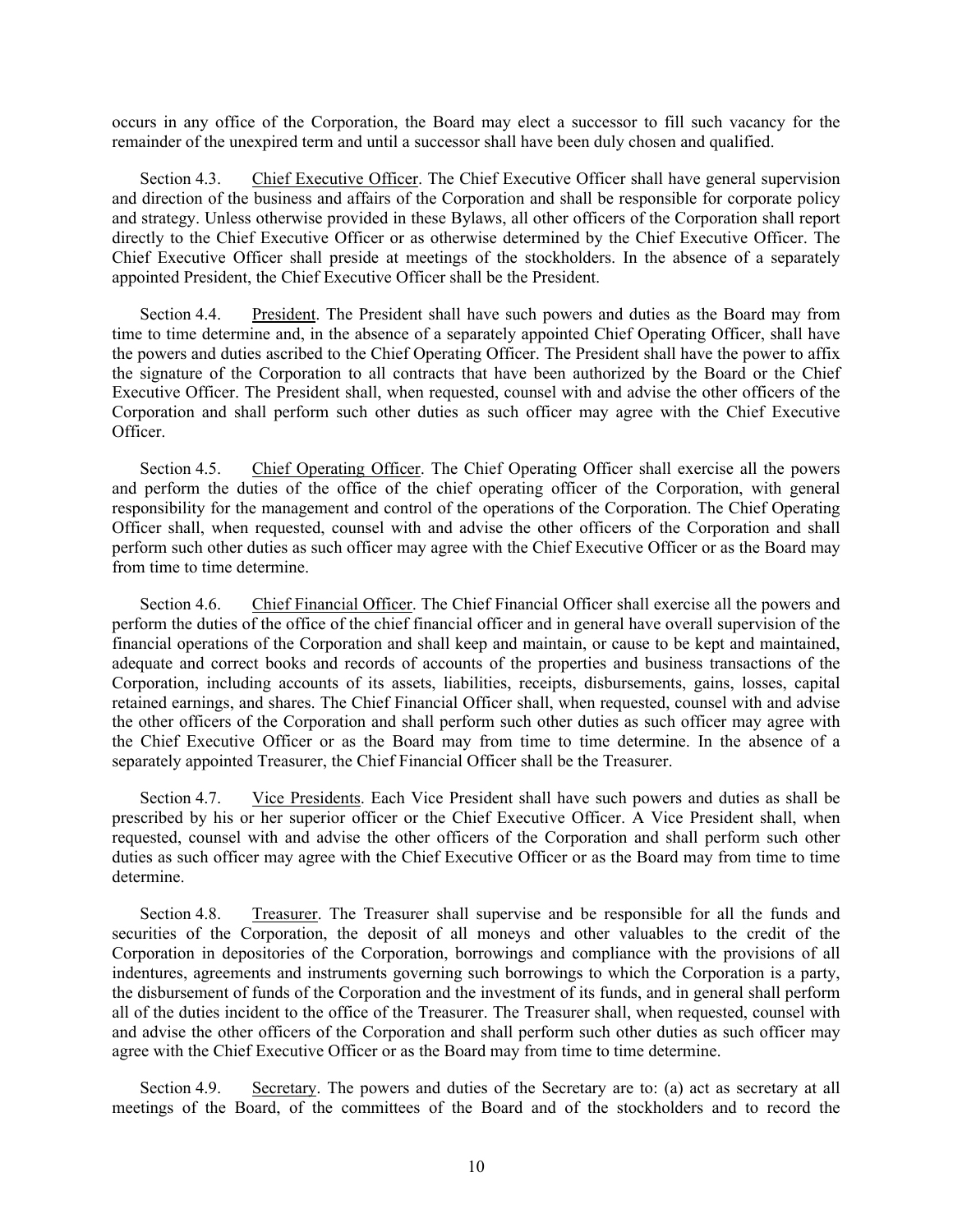proceedings of such meetings in a book or books to be kept for that purpose; (b) see that all notices required to be given by the Corporation are duly given and served; (c) act as custodian of the seal of the Corporation and affix the seal or cause it to be affixed to all certificates of stock of the Corporation and to all documents, the execution of which on behalf of the Corporation under its seal is duly authorized in accordance with the provisions of these Bylaws; (d) have charge of the books, records and papers of the Corporation and see that the reports, statements and other documents required by law to be kept and filed are properly kept and filed; and (e) perform all of the duties incident to the office of Secretary. The Secretary shall, when requested, counsel with and advise the other officers of the Corporation and shall perform such other duties as such officer may agree with the Chief Executive Officer or as the Board may from time to time determine.

<span id="page-13-0"></span>Section 4.10. Additional Matters. The Chief Executive Officer and the Chief Financial Officer shall have the authority to designate employees of the Corporation to have the title of Assistant Vice President, Assistant Treasurer or Assistant Secretary. Any employee so designated shall have the powers and duties determined by the officer making such designation. The persons upon whom such titles are conferred shall not be deemed officers of the Corporation unless elected by the Board.

<span id="page-13-1"></span>Section 4.11. Execution of Contracts and Instruments. All contracts, deeds, mortgages, bonds, certificates, checks, drafts, bills of exchange, notes and other instruments or documents to be executed by or in the name of the Corporation shall be signed on the corporation's behalf by such officer or officers, or other person or persons, as may be so authorized (a) by the Board or (b) subject to any limitations the Board may impose, by the Chief Executive Officer. Such authority may be general or confined to specific instances and, if the Board or Chief Executive Officer (whichever grants authority) so authorizes or otherwise directs, may be delegated by the authorized officers to other persons. Unless otherwise provided in such resolution, any resolution of the Board or a committee thereof authorizing the Corporation to enter into any such instruments or documents or authorizing their execution by or on behalf of the Corporation shall be deemed to authorize the execution thereof on its behalf by the Chief Executive Officer, the President, the Chief Financial Officer or any Vice President (an "*Authorized Officer*"). Furthermore, each Authorized Officer shall be authorized to enter into any contract or execute any instrument in the name of and on behalf of the Corporation in matters arising in the ordinary course of the Corporation's business and to the extent incident to the normal performance of such Authorized Officer's duties.

### <span id="page-13-2"></span>**ARTICLE V Stock**

<span id="page-13-3"></span>Section 5.1. Certificates. The shares of the Corporation may be certificated or uncertificated in accordance with the Delaware General Corporation Law, and shall be entered in the books of the Corporation and registered as they are issued. The issue of shares in uncertificated form shall not affect shares represented by a certificate until the certificate is surrendered to the Corporation. Any certificates representing shares of the Corporation's stock shall be in such form as may be prescribed by law and by the Board, certifying the number and class of shares owned by such stockholder in the Corporation. Every holder of stock represented by certificates shall be entitled to have a certificate signed by any two authorized officers of the Corporation certifying the number of shares owned by such holder in the Corporation. Any of or all the signatures on the certificate may be a facsimile. In case any officer, transfer agent or registrar who has signed or whose facsimile signature has been placed upon a certificate shall have ceased to be such officer, transfer agent, or registrar before such certificate is issued, it may be issued by the Corporation with the same effect as if such person were such officer, transfer agent, or registrar at the date of issue.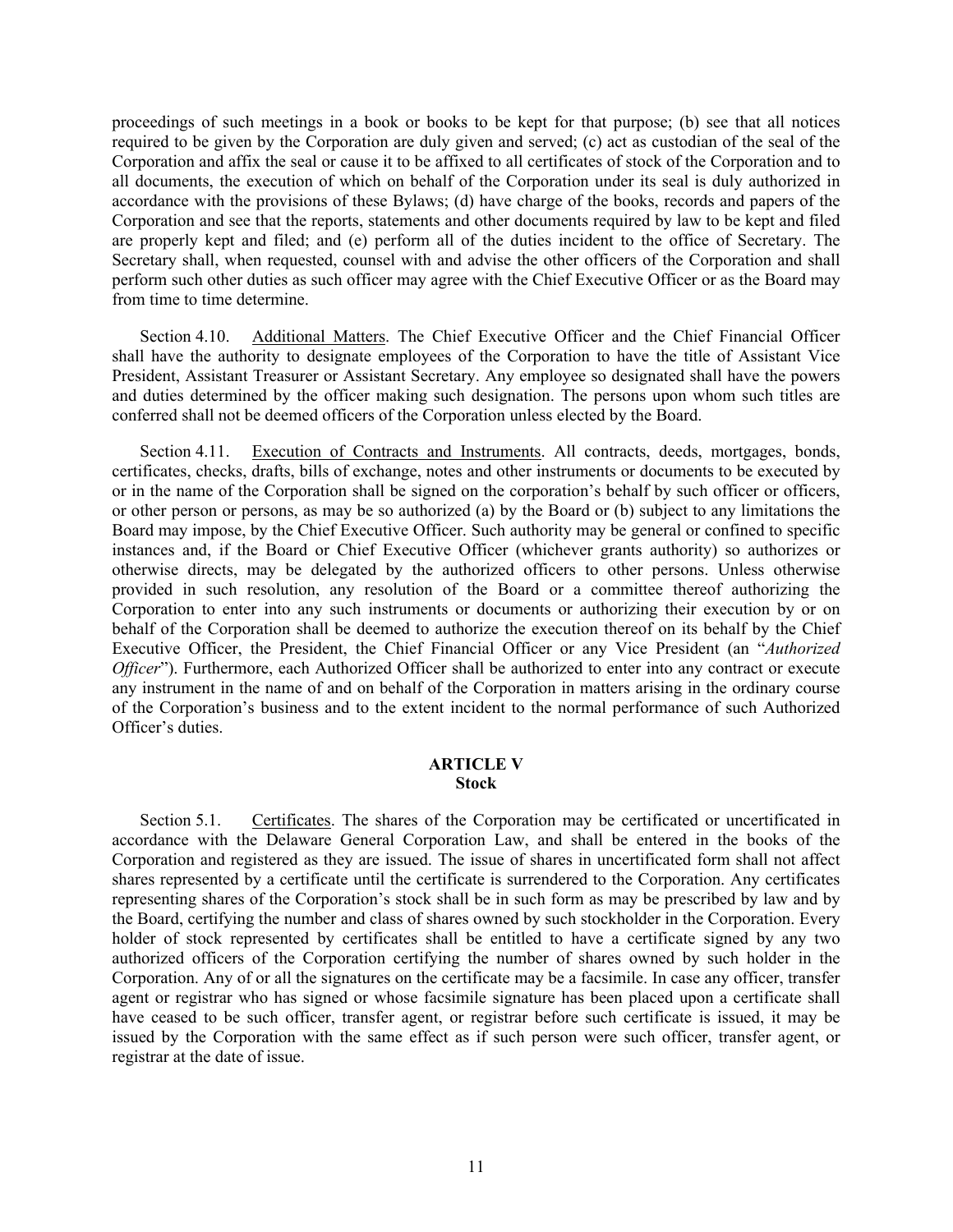<span id="page-14-0"></span>Section 5.2. Lost, Stolen or Destroyed Stock Certificates; Issuance of New Certificates. The Corporation may issue (a) a new certificate of stock or (b) uncertificated shares in the place of any certificate theretofore issued by it, alleged to have been lost, stolen or destroyed, and the Corporation may require the owner of the lost, stolen or destroyed certificate, or such owner's legal representative, to give the Corporation a bond sufficient to indemnify it against any claim that may be made against it on account of the alleged loss, theft or destruction of any such certificate or the issuance of such new certificate.

# <span id="page-14-1"></span>**ARTICLE VI Indemnification and Advancement of Expenses**

<span id="page-14-2"></span>Section 6.1. Right to Indemnification. The Corporation shall indemnify and hold harmless, to the fullest extent permitted by applicable law as it presently exists or may hereafter be amended, any person (a "*Covered Person*") who was or is made or is threatened to be made a party or is otherwise involved in any action, suit or proceeding, whether civil, criminal, administrative or investigative (a "*proceeding*"), by reason of the fact that he or she, or a person for whom he or she is the legal representative, is or was a director or officer of the Corporation or, while a director or officer of the Corporation, is or was serving at the request of the Corporation as a director, officer, employee or agent of another corporation or of a partnership, joint venture, trust, enterprise or nonprofit entity, including service with respect to employee benefit plans, against all liability and loss suffered and expenses (including attorneys' fees) reasonably incurred by such Covered Person. Notwithstanding the preceding sentence, except as otherwise provided in Section 6.3 of these Bylaws, the Corporation shall be required to indemnify a Covered Person in connection with a proceeding (or part thereof) commenced by such Covered Person only if the commencement of such proceeding (or part thereof) by the Covered Person was authorized in the specific case by the Board of the Corporation.

<span id="page-14-3"></span>Section 6.2. Prepayment of Expenses. The Corporation shall to the fullest extent not prohibited by applicable law pay the expenses (including attorneys' fees) incurred by a Covered Person in defending any proceeding in advance of its final disposition, *provided*, *however*, that, to the extent required by law, such payment of expenses in advance of the final disposition of the proceeding shall be made only upon receipt of an undertaking by the Covered Person to repay all amounts advanced if it should be ultimately determined that the Covered Person is not entitled to be indemnified under this Article VI or otherwise.

<span id="page-14-4"></span>Section 6.3. Claims. If a claim for indemnification (following the final disposition of such proceeding) or advancement of expenses under this Article VI is not paid in full within thirty days after a written claim therefor by the Covered Person has been received by the Corporation, the Covered Person may file suit to recover the unpaid amount of such claim and, if successful in whole or in part, shall be entitled to be paid the expense of prosecuting such claim to the fullest extent permitted by law. In any such action the Corporation shall have the burden of proving that the Covered Person is not entitled to the requested indemnification or advancement of expenses under applicable law.

<span id="page-14-5"></span>Section 6.4. Nonexclusivity of Rights. The rights conferred on any Covered Person by this Article VI shall not be exclusive of any other rights which such Covered Person may have or hereafter acquire under any statute, provision of the Certificate of Incorporation, these Bylaws, agreement, vote of stockholders or disinterested directors or otherwise.

<span id="page-14-6"></span>Section 6.5. Other Sources. The Corporation's obligation, if any, to indemnify or to advance expenses to any Covered Person who was or is serving at its request as a director, officer, employee or agent of another corporation, partnership, joint venture, trust, enterprise or nonprofit entity shall be reduced by any amount such Covered Person may collect as indemnification or advancement of expenses from such other corporation, partnership, joint venture, trust, enterprise or non-profit enterprise.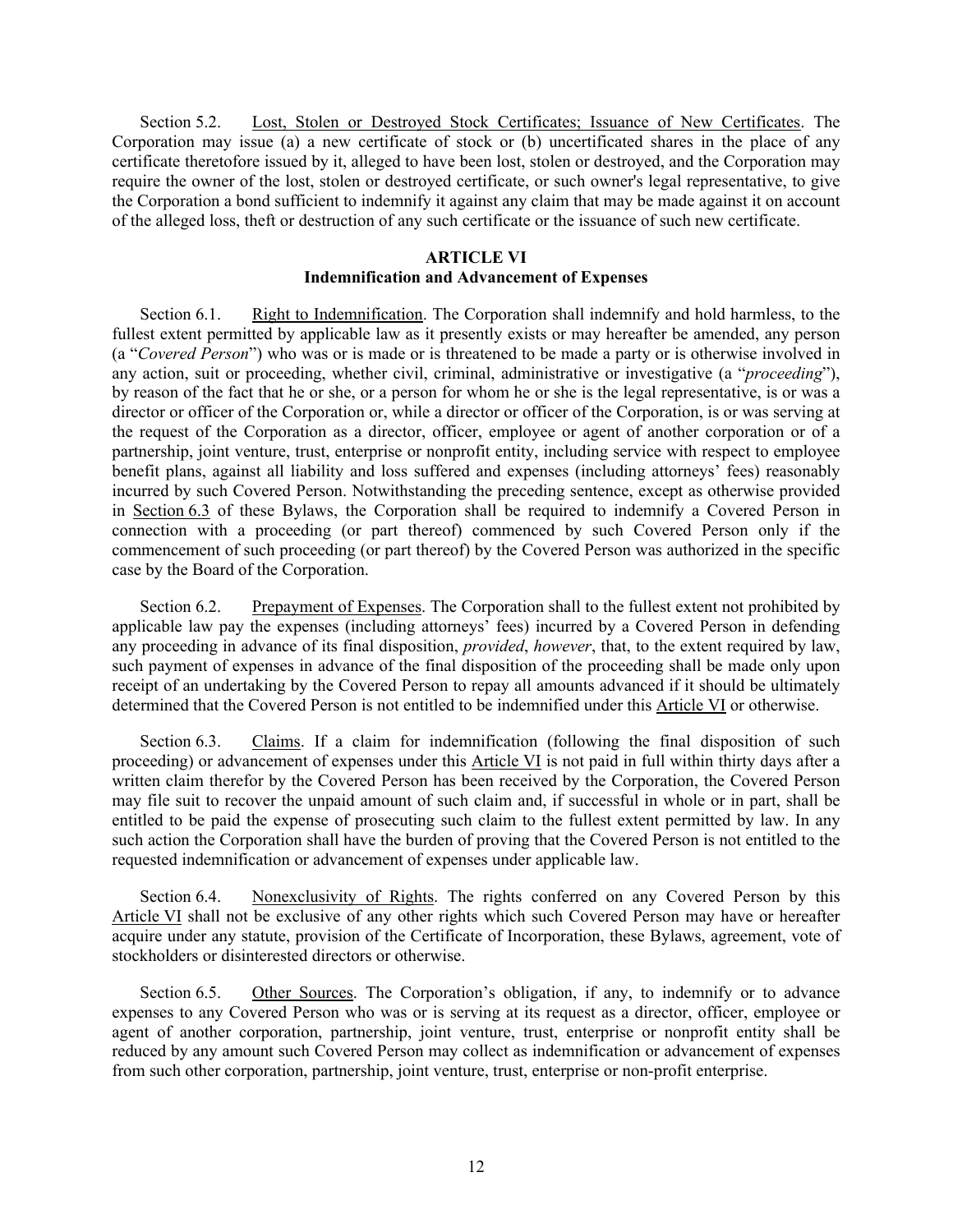<span id="page-15-0"></span>Section 6.6. Amendment or Repeal. Any right to indemnification or to advancement of expenses of any Covered Person arising hereunder shall not be eliminated or impaired by an amendment to or repeal of these Bylaws after the occurrence of the act or omission that is the subject of the civil, criminal, administrative or investigative action, suit or proceeding for which indemnification or advancement of expenses is sought.

<span id="page-15-1"></span>Section 6.7. Other Indemnification and Advancement of Expenses. This Article VI shall not limit the right of the Corporation, to the extent and in the manner permitted by law, to indemnify and to advance expenses to persons other than Covered Persons when and as authorized by appropriate corporate action.

# <span id="page-15-2"></span>**ARTICLE VII Exclusive Forum**

Unless the Corporation consents in writing to the selection of an alternative forum, the Court of Chancery in the State of Delaware shall be the sole and exclusive forum for all claims, including claims in the right of the Corporation, (a) that are based upon a violation of a duty by a current or former director or officer or stockholder in such capacity or (b) as to which Title 8 of the Delaware Code confers jurisdiction upon the Court of Chancery, except for, as to each of (a) and (b) above, any claim as to which the Court of Chancery determines that there is an indispensable party not subject to the jurisdiction of the Court of Chancery (and the indispensable party does not consent to the personal jurisdiction of the Court of Chancery within ten days following such determination), which is vested in the exclusive jurisdiction of a court or forum other than the Court of Chancery, or for which the Court of Chancery does not have subject matter jurisdiction. If any provision or provisions of this Article VII shall be held to be invalid, illegal or unenforceable as applied to any person or entity or circumstance for any reason whatsoever, then, to the fullest extent permitted by law, the validity, legality and enforceability of such provisions in any other circumstance and of the remaining provisions of this Article VII (including each portion of any sentence of this Article VII containing any such provision held to be invalid, illegal or unenforceable that is not itself held to be invalid, illegal or unenforceable) and the application of such provision to other persons or entities and circumstances shall not in any way be affected or impaired thereby.

# <span id="page-15-3"></span>**ARTICLE VIII Miscellaneous**

<span id="page-15-4"></span>Section 8.1. Fiscal Year. The fiscal year of the Corporation shall be determined by resolution of the Board.

<span id="page-15-5"></span>Section 8.2. Seal. The corporate seal shall have the name of the Corporation inscribed thereon and shall be in such form as may be approved from time to time by the Board.

<span id="page-15-6"></span>Section 8.3. Method of Notice. Whenever notice is required by law, the Certificate of Incorporation or these Bylaws to be given by the Corporation to any director, committee member or stockholder, personal notice shall not be required and any such notice may be given in writing (a) by mail, addressed to such director, committee member or stockholder at his or her address as it appears on the books of the Corporation, or (b) by any other method permitted by law (including overnight courier service, facsimile, electronic mail or other means of electronic transmission) directed to the addressee at his, her or its address most recently provided to the Corporation. Any notice given by the Corporation by mail shall be deemed to have been given at the time when deposited in the United States mail. Any notice given by the Corporation by overnight courier service shall be deemed to have been given when delivered to such service. Any notice given by the Corporation by facsimile, electronic mail or other means of electronic transmission that generally can be accessed by or on behalf of the receiving party at substantially the same time as it is transmitted shall be deemed to have been given when transmitted,